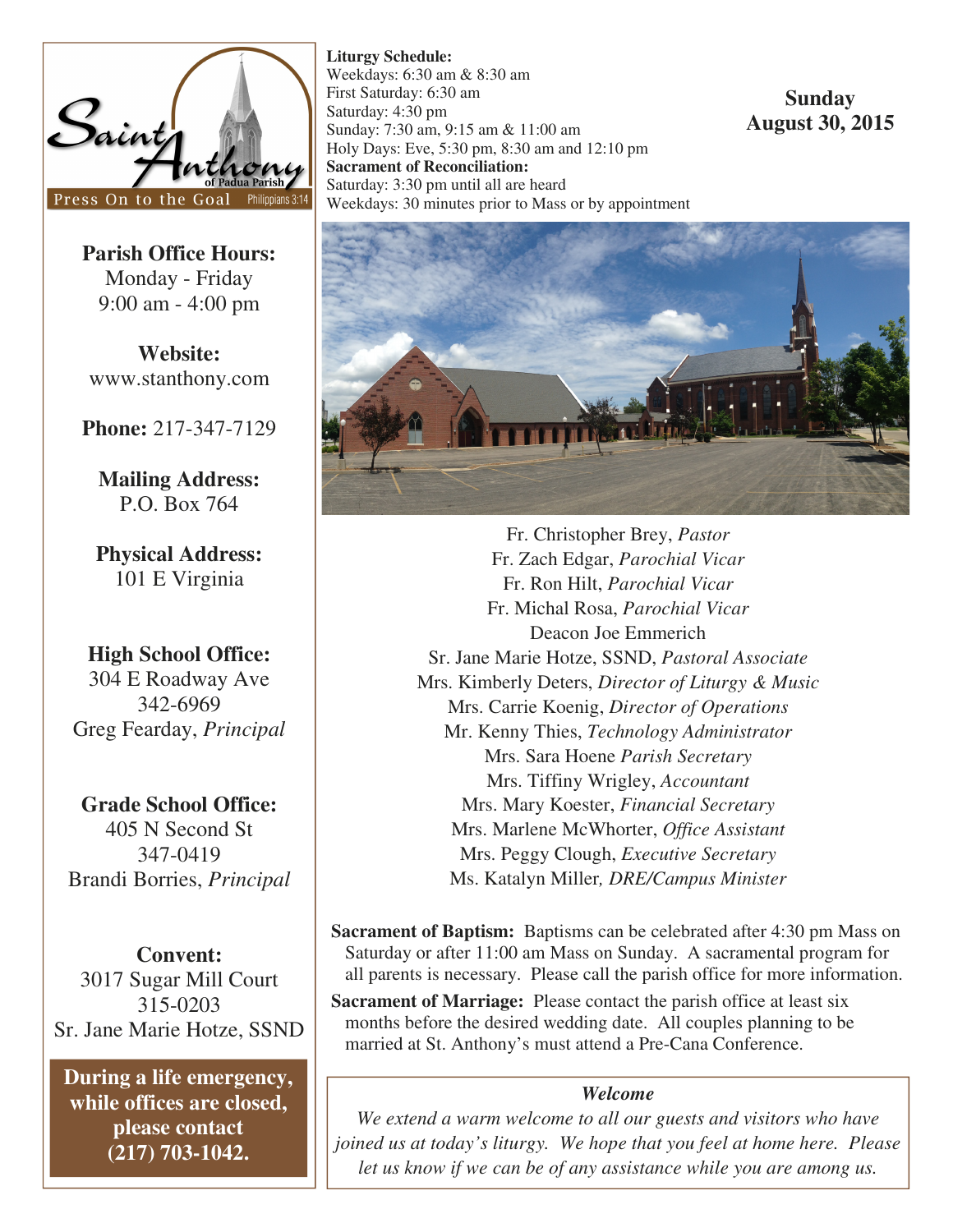## **ST. ANTHONY OF PADUA PARISH EFFINGHAM, ILLINOIS**

**Padre's point of view . . .** 

"Don't let your sin, shame, or sinful habits keep you from God and praying to Him" When we sin, we think that we are not worthy to speak to God. We also worry that He is not listening. Shame will try to keep us from praying. We actually need the opposite. We need to be open to God and we need to speak with Him and share our struggles. We need to pray. This keeps the door open and promotes true Reconciliation. Don't let shame keep you from loving the God who loves you!

> Fr. Chris will be in the St. Anthony Church office on Tuesdays and Thursdays. He will be in the Sacred Heart Church office on Wednesdays and Fridays.



 **Pre-Cana Workshops** 

**Sacred Heart Parish** on Saturday, September 19 please register at www.dio.org. Any questions, please call Darlene at 347-7177 to register.

**St. Aloysius Parish** on Sunday, November 8 Call 925-5788 to register.

St. Mary of the Assumption, St. Marie on Saturday, March 19, 2016. Call 618-455-3155 to register.



## **Protecting God's Children Workshop**

**St. Isidore the Farmer, Dieterich**  Tuesday, September 1st, at 6:30pm Call 217-925-5788 to register

**Sacred Heart Parish**  Wednesday, September 9, at 5:30pm Call 347-7177 to register



**First Saturday Mass and Devotion**  September 5th Rosary-6:10 am Mass 6:30-7:00 am Devotion 7:00-7:15 am

**Attention . . . In the event of a death, accident or other life emergencies, while offices are closed, please contact (217) 703-1042.** 



**Please pray** for Restoration of Religious Liberty, those who are ill, those in hospitals and nursing homes, those recovering from surgery, and all

Prayer Requests those serving our country. Also, Steven A Bierman, Brenda Braunecker, Olivia Clayton, Mary Conder, Doris Dasenbrock, Betty Esker, Sally Gaca, Gerry Haarmann, Mary Harris, Eric Hartke, Jason Hooper, Jeaneane Jenne, Mark Jirak, Ted Keller, Delores Kiefer, Katie Kroeger, Rich Lauwrence, Isabel Lustig, Bob Ludwig, Mrs. Don McDevitt, Bill Mette, Larry Mulcrone, Floyd Pagel, Michael Poterucha, Nancy (Rexroat) Thompson, Doris Seiler, Anna Sparling, Sr. Carolyn Sur, Nicole Szymonik, Gruen VonBehrens.

### **Thursday Bible Study with Fr. Chris**

Bible study with Fr Chris will resume on September 23rd at Sacred Heart and September 24th at St Anthony. We will be studying Peter's letters and will look at who our 1st Pope was and how he lived. St. Anthony Church will offer Bible Study on Thursdays, at noon, in the St. Anthony Parish Center. Sacred Heart Church will offer bible study on Wednesdays, at 6:00pm. Please enter in the east church doors. Please bring your bible. Everyone welcome, no registration needed.

### St. Anthony Parish is currently seeking applications for the position of **Director of Music and Liturgy**

The qualified candidate is an active Catholic with a strong knowledge of Catholic Liturgy and possesses a bachelor's degree in music with strong skills as a pianist, organist, and vocalist. We are looking for an energetic person with the ability to engage both adults and children. Responsibilities include coordinating music and liturgy for all weekend and school liturgies; directing our Adult Choir, Men's Choir, and two Youth Choirs; rehearsing with Cantors; and leading our Liturgy Committee. Three to five years of work experience preferred. The position is full time and Diocesan benefits apply. For more information, visit www.stanthony.com. Please send a letter of application and resume by September 15 to:

Carrie Koenig Director of Operations PO Box 764 - 101 E Virginia Ave Effingham, IL 62401 ckoenig@stanthony.com

**St. Anthony High School**  Chapel Mass Thursday 7:00 a.m. (Except the 3rd Thursday of every month) (Subject to Change. Check with SAHS)

**Sacred Heart Mass Times**  Monday - Friday 7:15 a.m. Saturday 4:00 p.m. Sunday 8:30a.m. & 10:30 a.m., 5:30 p.m. Spanish Mass Sunday 7:00 p.m.

**St. Mary's Mass Times**  Saturday 5:30 p.m. Sunday 8:30 a.m.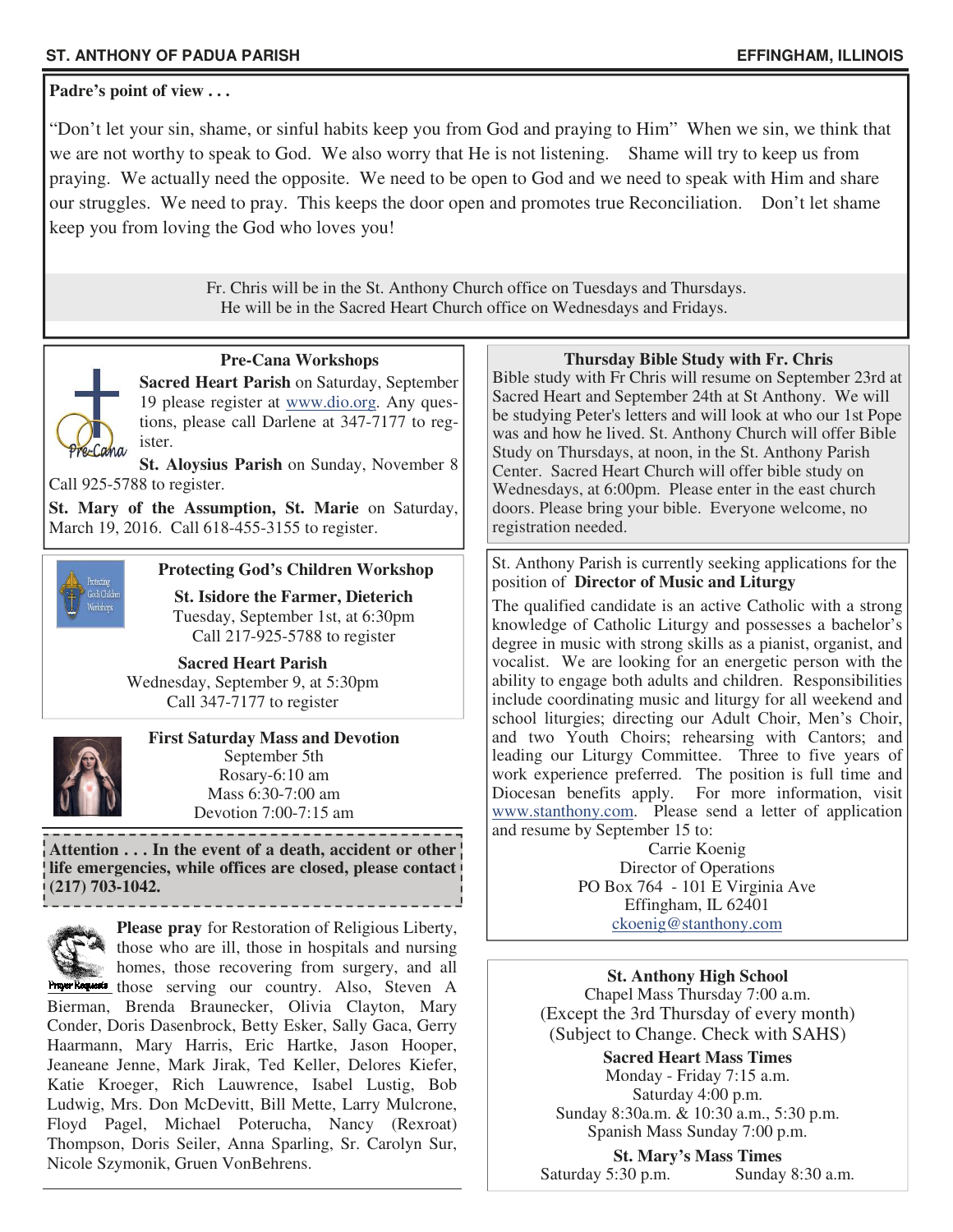| <b>Mass Intentions</b><br><b>Monday, August 31:</b> |                                                                                                                                                                             |  |  |  |  |
|-----------------------------------------------------|-----------------------------------------------------------------------------------------------------------------------------------------------------------------------------|--|--|--|--|
| 6:30 a.m. Mass: Barb Willenborg<br>8:30 a.m. Mass:  | Noble & Lucille Davis & Family                                                                                                                                              |  |  |  |  |
|                                                     | <b>Tuesday, September 1:</b>                                                                                                                                                |  |  |  |  |
| 6:30 a.m. Mass:<br>8:30 a.m. Mass:                  | Larrey Gale Anniversary<br>Louis & Charlene Thies Anniversary                                                                                                               |  |  |  |  |
| <b>Wednesday, September 2:</b>                      |                                                                                                                                                                             |  |  |  |  |
| 6:30 a.m. Mass:<br>8:30 a.m. Mass:                  | Marcella Niebrugge Anniversary<br>Jeanne Huelsbusch, James Charters,<br>Tony Tegenkamp Anniversary, Louis<br>& Charlene Thies Family, Bernard &<br><b>Marie Dust Family</b> |  |  |  |  |
| <b>Thursday, September 3:</b>                       |                                                                                                                                                                             |  |  |  |  |
| 6:30 a.m. Mass:                                     | <b>Joe Schmidt</b><br>8:30 a.m. Mass: Leonard Kinkelaar Anniversary                                                                                                         |  |  |  |  |
| <b>Friday, September 4:</b>                         |                                                                                                                                                                             |  |  |  |  |
| 6:30 a.m. Mass:                                     | John & Mary Overbeck Family, Mary<br>Manuel, Marie C Dust                                                                                                                   |  |  |  |  |
| 8:30 a.m. Mass:                                     | Jim Bloemer                                                                                                                                                                 |  |  |  |  |
| <b>Saturday, September 5:</b>                       |                                                                                                                                                                             |  |  |  |  |
| 6:30 a.m. Mass:<br>4:30 p.m. Mass:                  | John Niemann Family<br>Jim Kinkelaar Anniversary                                                                                                                            |  |  |  |  |
| <b>Sunday, September 6:</b>                         |                                                                                                                                                                             |  |  |  |  |
| 7:30 a.m. Mass:                                     | Jim Behrman<br>9:15 a.m. Mass: Parishioners of St. Anthony<br>11:00 a.m. Mass: Leo Martin Anniversary                                                                       |  |  |  |  |

**The 2016 Mass Intention Book** will be ready for those wanting to schedule Masses on Tuesday, September 1st. There will be one intention scheduled for each Mass, except for the 8:30 am Mass on Wednesday and the 6:30 am Mass on Friday. There will be up to 10 intentions scheduled for those two Masses. Mass intentions will be limited to 5 per family each year, of which only one can be scheduled on a weekend.



extend an invitation.

### **Have you been thinking about becoming Catholic?**

A new session of Rites of Christian Initiation for Adults (RCIA) will begin in September. Perhaps you, someone in your family, or a friend or coworker have been thinking about the Catholic faith and would like to learn more. We invite you to call the parish office at 347-7129 for more information. We also encourage all parishioners to pray for those who are being called to learn more about the Catholic faith. Each prayer can be a lever to prompt others to listen to a personal call to deepen and experience their faith journey. If you know of someone who may need asking, call the parish office so we may

**The Diocesan Child Abuse Reporting and Investigation Number is 217-321-1115**.

## **Calendar of Events**

| Sun 8/30   | 10:06 am Radio Mass on AM 1090 or FM 100.5 |
|------------|--------------------------------------------|
|            | 10:00am - 11:00am Scrip Store Open         |
| Mon $8/31$ | 10:00am - 2:00pm Scrip Store Open          |
| Tues $9/1$ |                                            |
| Wed 9/2    | 9:00am - 2:00 pm Scrip Store Open          |
| Thurs 9/3  |                                            |
| Fri 9/4    | 10:00am - 2:00pm Scrip Store Open          |
| Sat 9/5    | 8:00am - 10:00am Scrip Store Open          |

## **ADULT FAITH FORMATION OPPORTUNITY**  VATICAN II AND THE CHURCH OF THE THIRD MILLENNIUM – PART 1

A DVD series featuring Dr. Richard R. Gaillardetz, Ph.D., professor of theology at Boston College will be presented at St. Anthony High School, beginning Sept. 15. This series gives an overview of the history of the Catholic church leading up to the Second Vatican Council as well as what the council offers the future of the church. Part 2 will be offered in the spring.

The time and dates for Part 1 are six Tuesdays at 7:00 p.m. beginning September 15 and running through October 20. These will be held at St. Anthony High School, room 101. Materials will be provided so reservations are requested but not required. Please call the parish office at 347-7129 to make reservations. Come and enjoy this knowledgeable and engaging speaker. Facilitator will be Pati Jansen, M.A. Pastoral Theology.



## **First Friday Adoration High School Chapel**

Our High School will once again have Adoration of the Blessed Sacrament from 8-3 pm on the

first Friday of every month during the school year. We will begin on September 4th. If you would like to join us in praying for our schools, families and parish we would love to have you come pray with us! We are currently in need of the following hours: 8-9 am, 12-1 pm and 1-2 pm hour. Please contact Tessie Kabbes at 347-8784 or tess.kabbes@gmail.com

**Effingham Area Catholic Youth Group (EACYG)** is seeking adult volunteers to help our youth group program in numerous ways. If you would like to help, or would like to know more information about the youth program, please join us for a Youth Group adult volunteers informational night, Thursday, September  $3<sup>rd</sup>$  at 7:30pm at the "Priest Patio" at Sacred Heart Church. If you would like to know more information call the DRE, Katalyn Miller at 217-347- 7177.

**St. Anthony Grade School** is currently searching for a 6th Grade Volunteer Girls Basketball Coach. If you are interested or have any questions, please contact Kevin Palmer at 343-6875 or kpalmer@stanthony.com.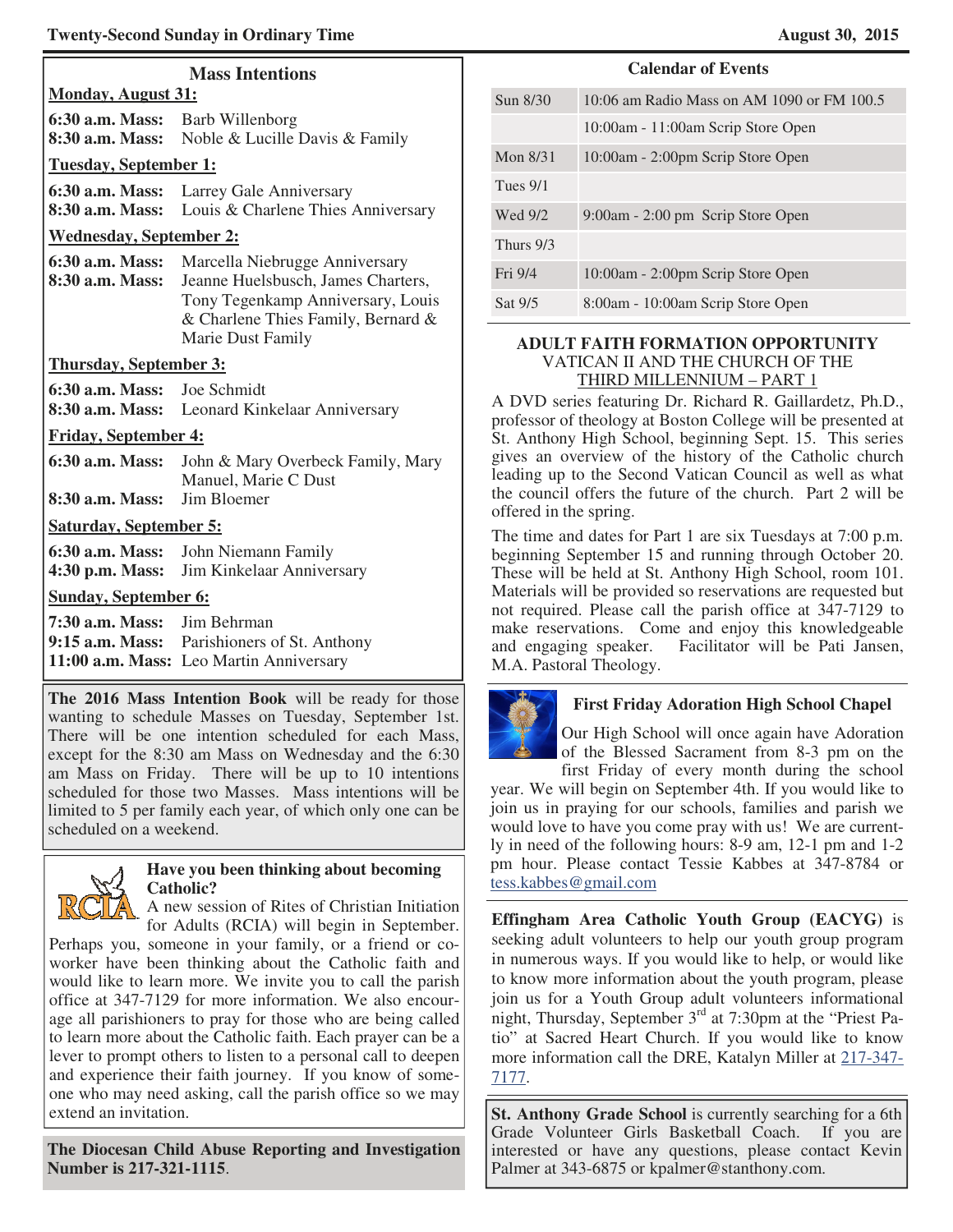| <b>Weekday Mass Servers</b> |                                            |  |  |  |
|-----------------------------|--------------------------------------------|--|--|--|
| Monday, Aug 31              | 6:30am High School                         |  |  |  |
|                             | <b>8:30am</b> Darin Hutchison & Jack Elder |  |  |  |
| Tuesday, Sept 1             | 6:30am High School                         |  |  |  |
|                             | 8:30am Grade School                        |  |  |  |
| <b>Wednesday, Sept 2</b>    | <b>6:30am</b> Alex & Adam Brandenburger    |  |  |  |
|                             | <b>8:30am</b> Logan Antrim & Wade Lawrence |  |  |  |
| Thursday, Sept 3            | 6:30 am Alex & Adam Brandenburger          |  |  |  |
|                             | 8:30 am Grade School                       |  |  |  |
| Friday, Sept 4              | 6:30 am Alex & Adam Brandenburger          |  |  |  |
|                             | 8:30 am High School                        |  |  |  |

#### **Church Cleaning for September**

Cleaning is done Saturday morning from 8:30-9:30. If you are unable to clean, please call a replacement.

Kirk & Emily Hartke Michael & Eileen Hartke Sheena Hartman Derek & Jackie Having Jeff & Diane Having Rosemary Hawkins Casey & Erin Haynes Adam & Amanda Hazlett Dan & Paula Hecht Jerry & Donna Hecht Chris & Nicole Heil Michael & Ricarda Helal Michael & Connie Heischmidt

| Liturgical Ministers for September 5 & 6 |  |  |
|------------------------------------------|--|--|
|                                          |  |  |

| <b>Ministry</b>              | Saturday - 4:30pm         | <b>Sunday - 7:30am</b> | Sunday - 9:15am        | <b>Sunday - 11:00am</b>         |
|------------------------------|---------------------------|------------------------|------------------------|---------------------------------|
| <b>Presider</b>              | Fr. Michal Rosa           | Fr. Michal Rosa        | Fr. Michal Rosa        | Fr. Chris Brey                  |
|                              |                           |                        |                        |                                 |
| <b>Lectors</b>               | Rita Devore               | <b>Greg Dust</b>       | <b>Brian Sehy</b>      | Nicole Hallmark                 |
|                              | Sandy Mihlbacher          | Linda Hanner           | Sherry St. Denis       | KimKoester                      |
|                              | Jeanne Fauss <sup>*</sup> | Sue Bushur *           | Kevin Roewe *          | Sasha Althoff <sup>*</sup>      |
|                              | Vic Fauss *               | Art Willenborg *       | Mandy Henning *        | Kim Ashton *                    |
|                              | Parker Anderson           | <b>Barb Carie</b>      | Teresa Beck            | Will Clausius                   |
| <b>Eucharistic Ministers</b> | Jane Brummer              | Lawrence Carie         | Jacob Emmerich         |                                 |
|                              | Joe Buscher               |                        |                        | Mary Jane Day<br>Kathleen Green |
|                              |                           | Marge Pearcy           | <b>Steve Grisbie</b>   |                                 |
| * Denotes those who are      | <b>Denise Deters</b>      | Richard Feldhake       | Sarah Geen             | Gary Hanner                     |
| to clean vessels after Mass. | David Emmerich            | Paggy Valenti          | Coleen Gephart         | <b>Josh Hanner</b>              |
|                              | Jaccob Dust               | Darin Hutchison        | Jon Blanchette         |                                 |
|                              |                           |                        |                        | <b>Braedan Quandt</b>           |
| <b>Servers</b>               | Donovan Hammer            | <b>Blake Niebrugge</b> | Jacob Blanchette       | <b>Riley Ashton</b>             |
|                              | Liam Hammer               |                        | <b>Josh Blanchette</b> | Jacob Johnson                   |
|                              |                           |                        |                        |                                 |
|                              | Eric Althoff              | Steve Bourgeois        | Bernie Blanchette      | <b>Preston Barr</b>             |
|                              | Ken Bourgeois             | Sean Bourgeois         | Stephen Brandt         | Ken Bergfeld                    |
| <b>Ushers</b>                | <b>Ed Deters</b>          | Greg Bushur            | Kevin Bushur           | Jeff Clausius                   |
|                              | Jeff Dust                 | Gregg Kabbes           | Steve Dasenbrock       | Chris Quandt                    |

**How to Submit Bulletin Articles -** Please submit written bulletin articles to: bulletin@stanthony.com or mail to Bulletin, PO Box 764, Effingham, IL 62401. Articles must be in the office by noon Monday prior to publication.

#### **Pro-Life Corner**

"Never trust a decision you don't want your mother to know about."

-- Abby Johnson, author of "Unplanned: The Dramatic True Story of a Former Planned Parenthood Leader's Eye-Opening Journey Across the Life Line."

*Find this book in the media center at the back of church.* 

**Children's Liturgy** will be starting back up on Sunday Sept. 20th. We are always looking for teachers and aides to help with this program. It is usually a one Sunday a month commitment. We would like the aides to be at least Jr.High or High School age. This is an easy way to earn some service hours because you can help as many Sundays as you would like!

If you are interested in volunteering to teach, be an aide, or would like more information about the program, please call Teri Calhoon at 217-342-2249.

**Radio Mass**  Recorder for the month of September: Rose Ruholl

#### **Worldwide Marriage Encounter**

In the second reading we are told, "Be doers of the word and not hearers only". Does your marriage show others Christ's love? The next Worldwide Marriage Encounter Weekend is September  $25<sup>th</sup>$  to 27th. To register or for more information call 314-649-7317 or go online to www.stlwwme.org.

#### **40 Day Prayer Campaign for Life**

Our parish will soon be participating in the "40 Day Prayer Campaign for Life". We will be joining people of faith across our nation to pray and fast for an end to abortion. There will be opportunities to sign-up for prayer outside the Effingham Planned Parenthood office, as well as individual prayer hours at our church. Everyone is encouraged to pray and fast from September 23 to November 1. Watch for more details coming soon!

*Only with prayer - prayer that storms the heavens for justice and mercy, prayer that cleanses our hearts and souls will the culture of death that surrounds us today be replaced with a culture of life."* (U.S. Catholic Bishops)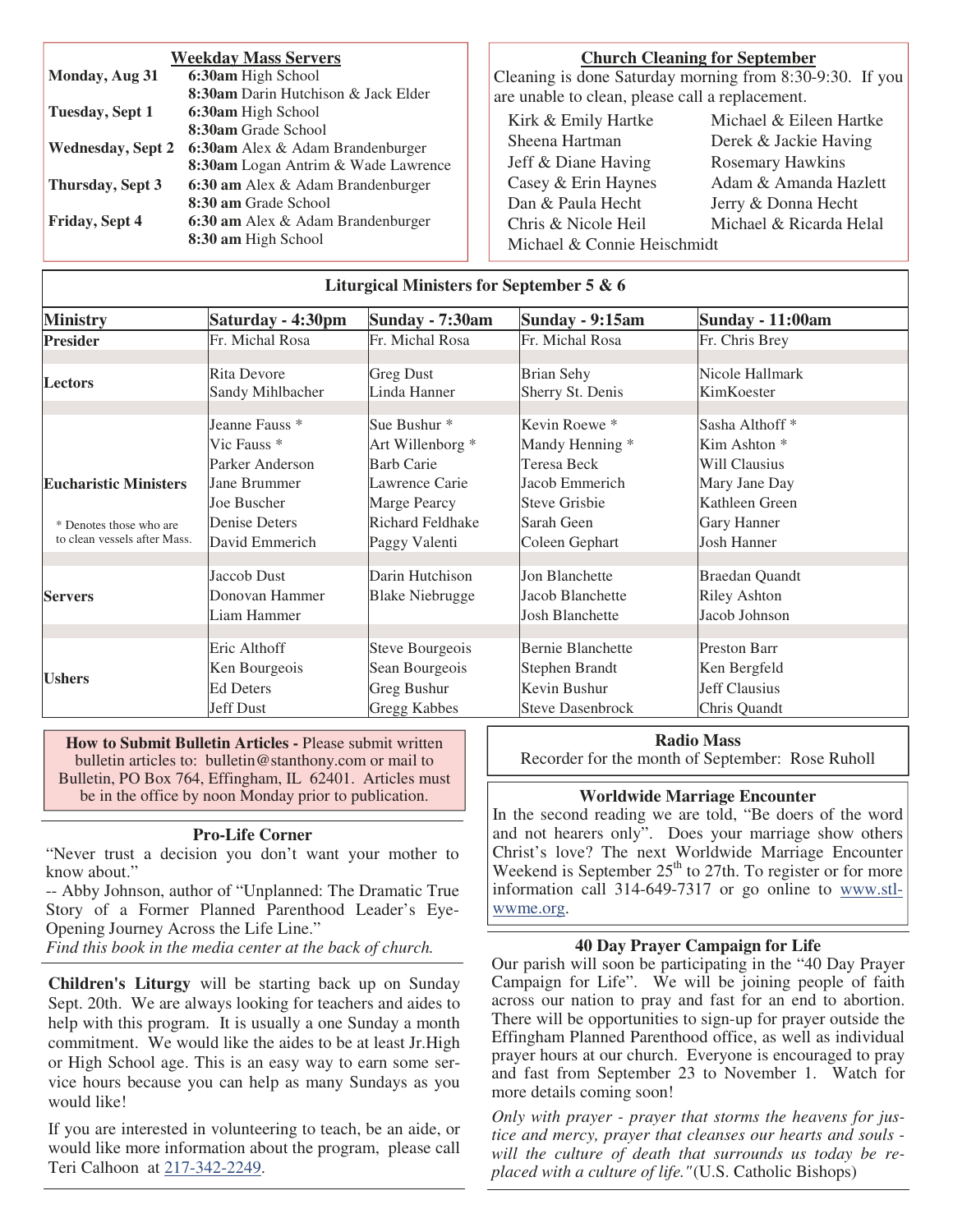

## **New for 2015-16**

Thanks in part to the enormous success of our preschool, our kindergarten class for this year required that we expand into a third homeroom. We are welcoming Miss Samantha Zerrusen to SAGS as the new kindergarten teacher. She's an Effingham native and a new Millikin University graduate. Also new to our staff this yea is Cheryle Goldstein. She is the mother of first-grader, Holly. In addition to all of her volunteer time at SAGS, Mrs. Goldstein will be taking on the role of lunchroom supervisor.

We've shuffled some of the classroom around within the building to accommodate the new kindergarten room. Preschool has now moved to the end of the primary hallway, where kindergarten was previously. Kindergarten is now at the opposite end of that hallway, closest to the restrooms and the library.

We had such great success with the implementation of 1:1 iPad devices with our junior high students last year, that this year, we brought it to fifth grade as well. Students have their math books on the device in addition to utilizing them for research and reading.

### **Blessings in a backpack**

We invite you to attend our special packing session on Wednesday, September 16th at 5:30p.m. at Total Quality Warehouse,1101 Stevens Ave, Effingham. This night will be an opportunity to see how the food is stored, packed in bags and sent out to the schools. Light appetizers and refreshments will be served. Other distinguished members of the community, business leaders, and representatives of the press are also invited to this event. We appreciate your significant contributions to helping children in our community and look forward to the opportunity to thank you in person.

If you are available to take part in our Blessings in a Backpack Day packing session, please RSVP to us at effinghambackpack@gmail.com. Thank you for taking the time to consider our request.

#### **Springfield Diocesan Council of Catholic Women**

SDCCW Convention 2015 will be held in Paris, IL at St. Mary's Catholic Church on Tuesday, Sept.  $29<sup>th</sup>$  from 8:00 a.m. to 4:30 p.m. We have 2 great speakers: Friar Johnpaul Cafiero, OFM a Franciscan Priest of the Sacred heart Providence of Chicago/St. Louis presenting, *"Spiritual Zumba – Keeping Your Faith Life Fit"* and Amanda Mohl Anti-Trafficking Community Coordinator at the International Institute of St. Louis presenting *"Anti'Trafficking"*. This is a wonderful opportunity to hear international speakers and to become informed Catholics. Contact Carolyn Munie at 618-667-9102 for more information regarding registration. May God Bless all your good works. Registration forms are available at our church office or contact Marcia Rexroat at 342-6329, or at marxer14@yahoo.com. Pre-registration cost, before Sept. 15, is \$45.

#### **Mission Statement - Philippians 3:14**

Pressing on to the Goal of service to the Lord by stretching our intellect, confirming our values, and living our faith.